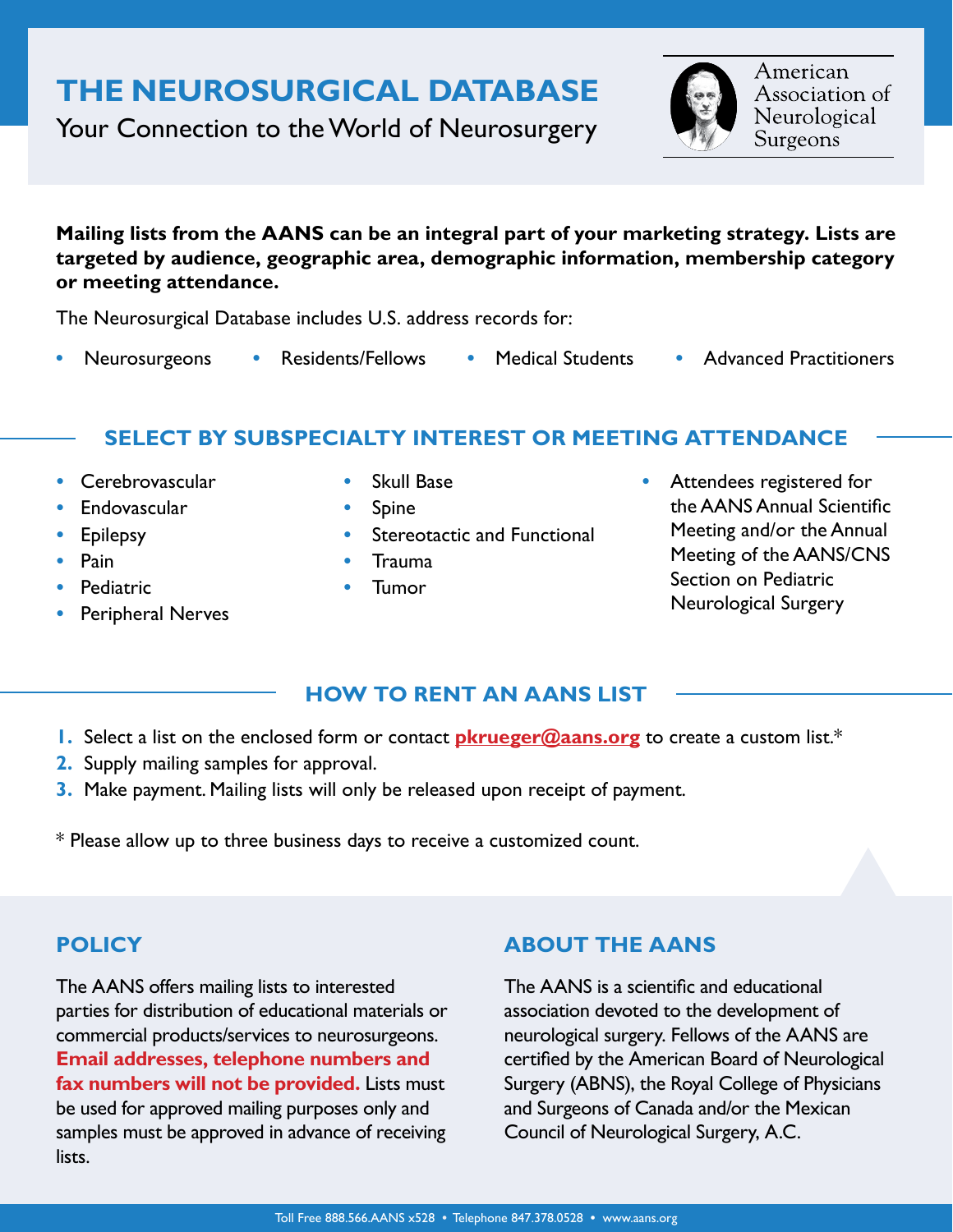# **MAILING LIST ORDER FORM**



American Association of Neurological Surgeons

### **LIST RENTAL FEES**

| <b>Standard Lists:</b> | \$195 per 1,000 names |
|------------------------|-----------------------|
| <b>Custom Lists:</b>   | \$225 per 1,000 names |
| <b>Minimum Fee:</b>    | \$295                 |

**Please note:** All lists are U.S. only, unless otherwise noted

|              | List # Description (approximate count)<br><b>Price</b>   |
|--------------|----------------------------------------------------------|
|              |                                                          |
| MLIII        | Custom Request\$225/M                                    |
|              | ML200 AANS Members and Non-members (16,429)  \$3,200     |
|              | ML201 AANS Members — All Categories (10,937). \$2,130    |
|              | ML212 AANS Residents and Fellows (2,137) \$415           |
|              | ML213 Training Program Directors (144)\$295              |
|              |                                                          |
| <b>ML215</b> | Neurosurgeons/Residents/Fellows (6,264). \$1,220         |
|              | ML220 Neurosurgeons/Advanced Practitioners (4,970) \$970 |
|              | ML300 USA Member Neurosurgeons (3,443) \$670             |
|              |                                                          |

#### **Subspecialty**

|              | ML205 Stereotactic and Functional (865) \$295 |
|--------------|-----------------------------------------------|
|              |                                               |
|              |                                               |
|              |                                               |
|              |                                               |
| <b>ML216</b> | Peripheral Nerves $(3,405)$ \$665             |
| <b>ML217</b> |                                               |
| <b>ML218</b> |                                               |
| <b>ML219</b> |                                               |

#### **Special Interests: Call to request types and counts.**

| * ML202 AANS Annual Scientific Meeting Registrants,<br>includes international addresses $(2,000-3,500)$ \$500            |
|--------------------------------------------------------------------------------------------------------------------------|
| * ML210 Pediatric Neurological Surgery Annual Meeting Registrants,<br>includes international addresses $(350-400)$ \$295 |

Available only to companies exhibiting at the meeting.

Revised 11/2020

Contact the AANS for custom order counts and cost before placing an order to receive an estimated list count and price:

- Orders must be prepaid
- **•** A sample of your mailing must be included in with your order
- Orders will be processed within three days of sample approval
- **•** \$295 minimum on all orders

| List No. $\rule{1em}{0.75mm}$                                |      |
|--------------------------------------------------------------|------|
| <b>List Processing/Set-up Fee</b><br>(applies to all orders) | \$50 |
| <b>Rush Processing Fee \$100</b><br>(next business day)      |      |
| Total                                                        |      |

### **BILLING ADDRESS**

| Name                  |       |             |         |
|-----------------------|-------|-------------|---------|
|                       |       |             |         |
| Institution/Company   |       |             |         |
|                       |       |             |         |
| <b>Street Address</b> |       | Suite/Floor |         |
|                       |       |             |         |
| City                  | State | Zip Code    | Country |
|                       |       |             |         |
| Phone                 |       | Fax         |         |
|                       |       |             |         |

**Email** 

## **PAYMENT**

| Visa<br>$\Box$ MasterCard                                                     |  | $\Box$ American Express | $\Box$ Discover |  |  |  |
|-------------------------------------------------------------------------------|--|-------------------------|-----------------|--|--|--|
|                                                                               |  |                         |                 |  |  |  |
| Card Number                                                                   |  | Exp. Date               | <b>CVV</b>      |  |  |  |
| Name (as it appears on card)                                                  |  |                         |                 |  |  |  |
| Signature (I agree to pay the order total according to card issuer agreement) |  |                         |                 |  |  |  |

Check made payable to AANS in U.S. funds, drawn on a U.S. bank,

enclosed in the amount of \$